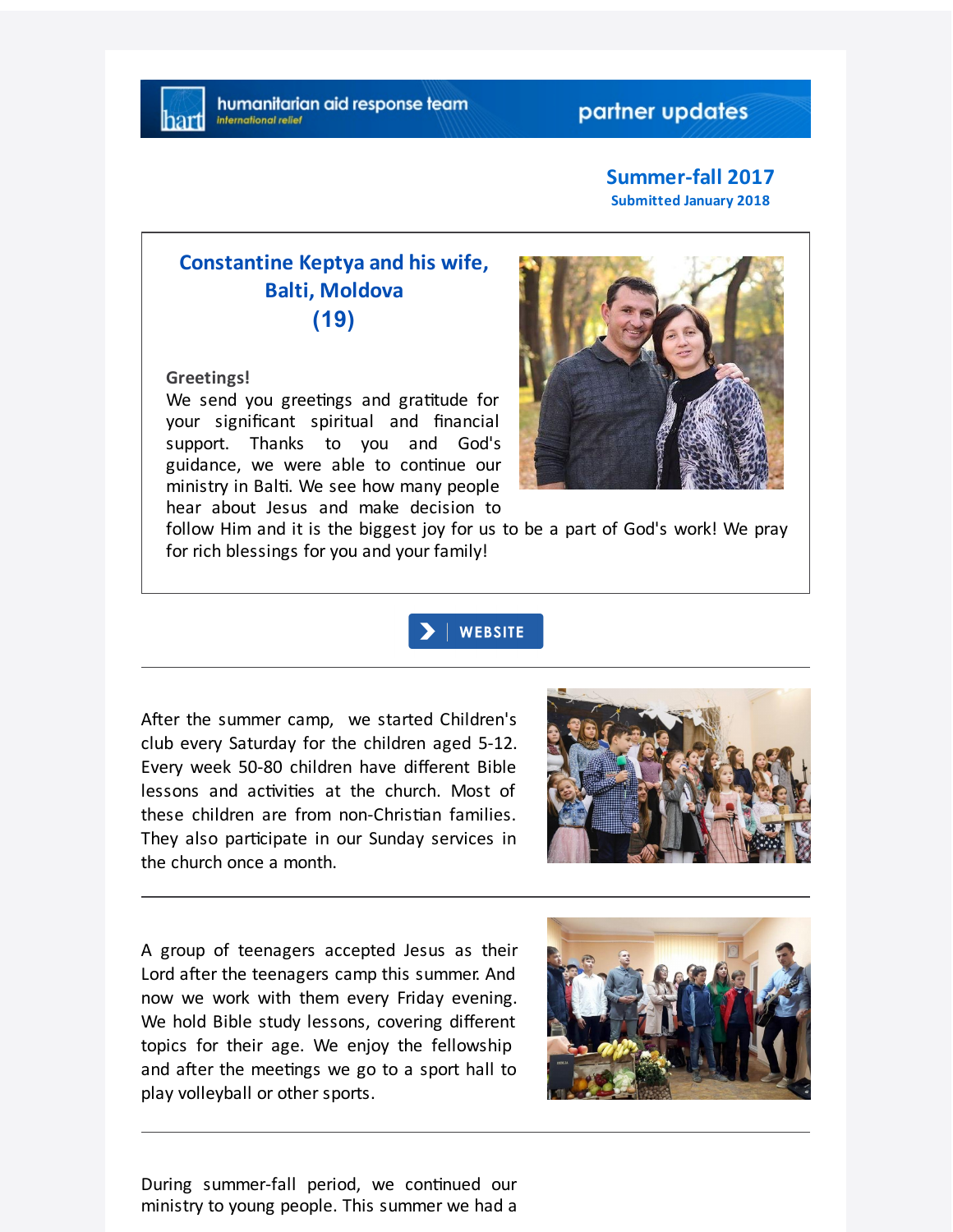youth camp and every Thursday evening we hold meetings for youth. In November we had a special evangelistic meeting in one restaurant where we invited 150 youth. At the end some of them receive the Lord as Savior and Lord.

A part of our youth group visit the prison in Soroca town. We sing different songs, preach and share the Gospel with the officers and their families. It is an opportunity for our young people to share their faith and serve to others.

In our church 35 people received Christ recently. Most of them are from Orthodox families and have problem at homes. One young couple John and Olga started following Jesus. They are both professors at the University of Balti. John's father is an Orthodox priest. They have a great pressure from his father, but they are determined to follow the Lord. We ask you to keep them in prayers.

## **PRAYER REQUESTS:**

- Please, pray for people who came to the Lord but their relatives are against their faith;
- Pray for Lena's husband who does not like her going to the church, so that God will change his heart and attitude;
- We ask you to pray for Valeria who accepted Christ and got involved into youth ministry but her parents forbid her to be baptized.

**HART is dedicated to alleviating poverty and injustice in Eastern Europe, by working alongside local people, organizations and churches, giving them the tools to build a better world for themselves, their communities and their countries.**









# **DONATE**

#### **OUR MISSION**